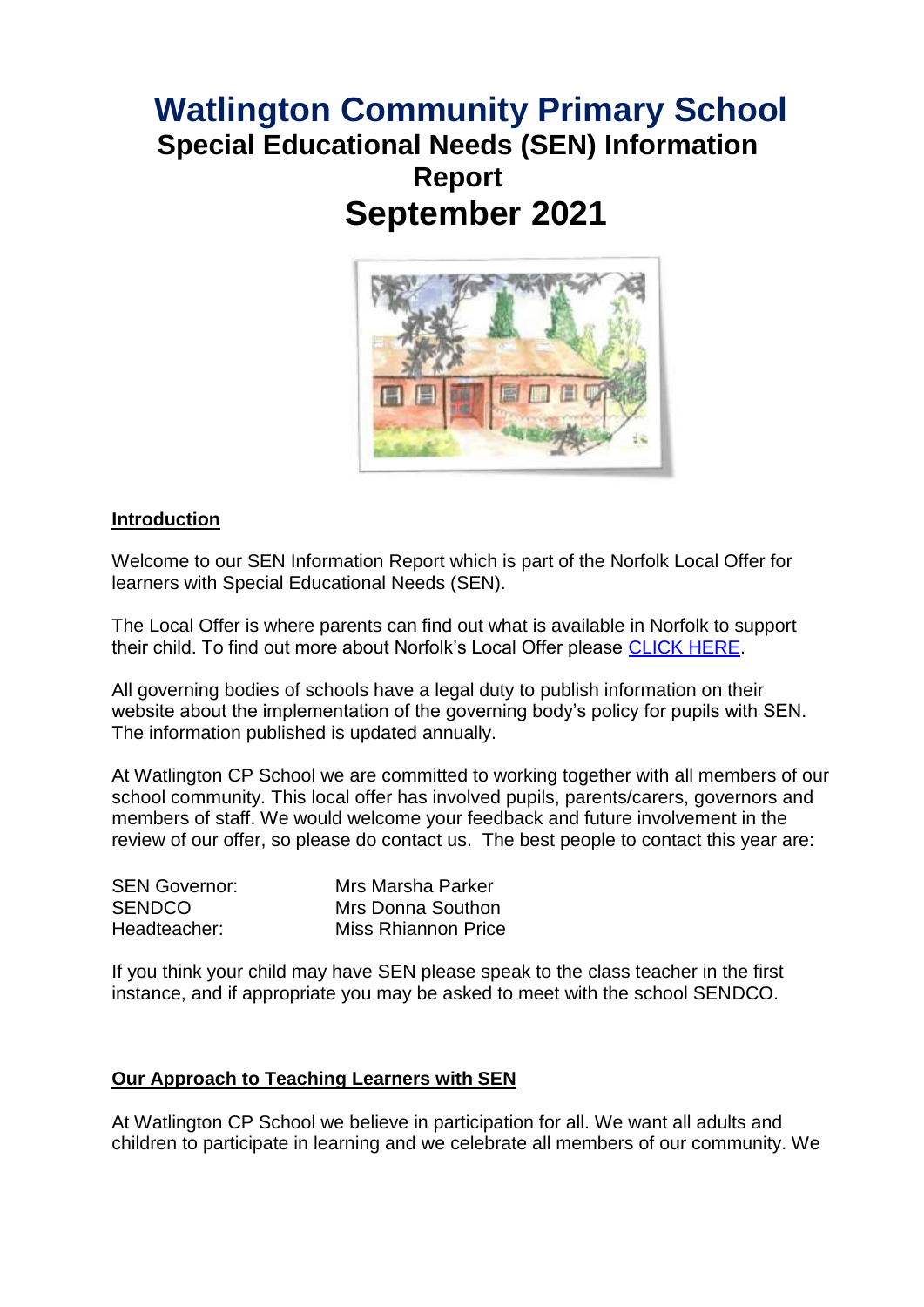want to create an inclusive culture in our school and we aim to be responsive to the diversity of children's backgrounds, interests, experience, knowledge and skills. We value high quality teaching for all learners, including those with SEN and actively monitor teaching and learning in the school. For more information on our approach please see our teaching and learning policy.

Our school improvement and development plan is about developing learning for all and includes continued professional development (CPD) opportunities for all staff.

We are committed to creating a learning environment which is flexible enough to meet the needs of all members of our school community. We closely monitor progress of all learners. Staff continually assess, ensuring that learning is taking place. Our whole school system for monitoring progress includes regular lesson observations, data collection and analysis, learning walks, book scrutiny and pupil progress meetings.

## **How we identify SEN**

At different times in their school career, a child or young person may have a special educational need. The Code of Practice defines SEN as:

*"A child or young person has SEN if they have a learning difficulty or disability which calls for special educational provision to be made for them. A child of compulsory school age or a young person has a learning difficulty or disability if they:* 

*(a) have a significantly greater difficulty in learning than the majority of others of the same age: or* 

*(b) have a disability which prevents or hinders them from making use of educational facilities of a kind generally provided for others of the same age in mainstream schools or mainstream post-16 institutions."*

If your child is identified as having SEN, we will provide provision that is 'additional to' or 'different from' the normal differentiated curriculum, intended to overcome the barrier to their learning.

Learners can fall behind in school for lots of reasons. They may have been absent from school or may have attended lots of different schools and not had a consistent opportunity to learn. They may not speak English very well or at all, they may be worried about different things that distract them from learning. At Watlington CP School we are committed to ensuring that all learners have access to learning opportunities, and for those who are at risk of not learning, we will intervene.

Any children that are not making expected progress will be identified and interventions will be put into place. These are evaluated for effectiveness at the end of the intervention. Any concerns you may have regarding your child's learning / progress can be discussed with the class teacher or SENDCO at any time.

This does not mean that all vulnerable learners have SEN. Only those with a learning difficulty that requires special educational provision will be identified as having SEN.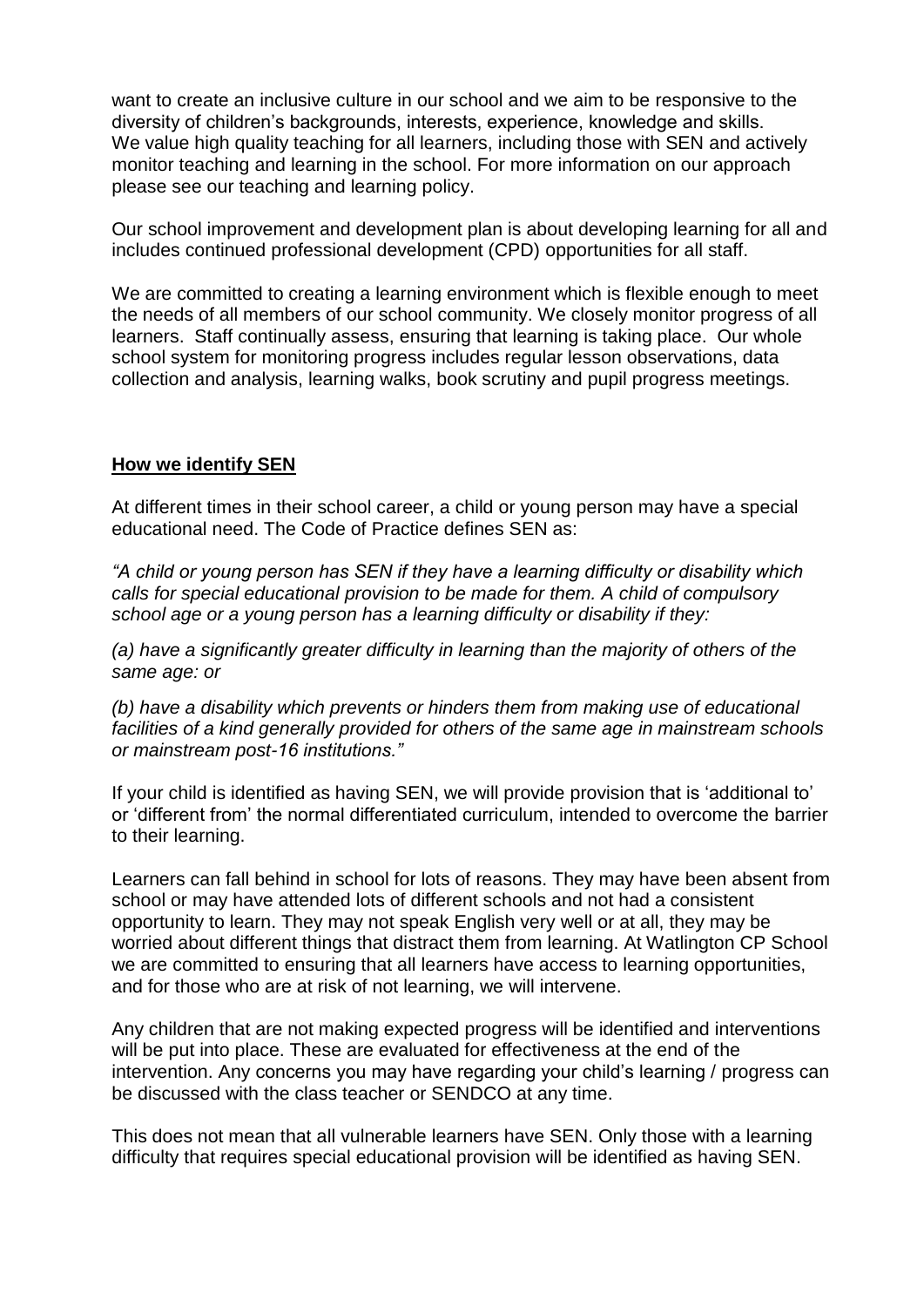Our SEN profile for 2020/2021 shows 14.5% of children in our school identified as having SEN compared to 15.9% nationally. (Source DfE)

|                                              | % identified as having SEN linked to: |                         |                                         |                            |
|----------------------------------------------|---------------------------------------|-------------------------|-----------------------------------------|----------------------------|
| % of children<br>identified as<br><b>SEN</b> | Communication<br>& Interaction        | Cognition<br>& Learning | Social, Mental<br>& Emotional<br>Health | Physical and/or<br>Sensory |
| 14.5%                                        | 46%                                   | 12%                     | 38%                                     | 4%                         |

# **Assessing SEN at Watlington CP School**

Class Teachers, support staff, parent/carers and the children themselves will be the first to notice a difficulty with learning. At Watlington CP School we ensure that assessment of educational needs directly involves the learner, their parent/carer and their Teacher.

The Special Educational Needs Co-ordinator (SENCo) will also support with the identification of barriers to learning. This identification can involve:

- Observations in and out of the classroom
- Discussions with pupils, parents/carers and staff
- Standardised screeners and assessments

We have a range of assessment tools available within the local cluster, which we can use to identify a specific need. For some learners we may want to seek advice from specialist teams. In our school and cluster we have access to various specialist services that also includes health and social care.

In addition, as part of the Downham SEN Cluster we have access to:

- EPSS Team –
- SEMH Team and ASD team as part of the EPSS additional support
- School 2 School Support specialist SEN support from Special Schools in Norfolk
- Dyslexia Outreach to support individual learners
- We employ 7 Teaching Assistants within our school to deliver interventions

## **What we do to Support Learners with SEN at Watlington CP School**

Every Teacher at Watlington CP School is required to adapt the curriculum, classroom, and their resources to ensure access to learning for all children in their class.

The Teachers Standards 2012 detail the expectations on all teachers, and we at Watlington nurture teacher professional development and achievement.

Our staff use various strategies to adapt the curriculum, these include:

-Visual Timetables

-Writing Frames

-iPads, laptops and other devices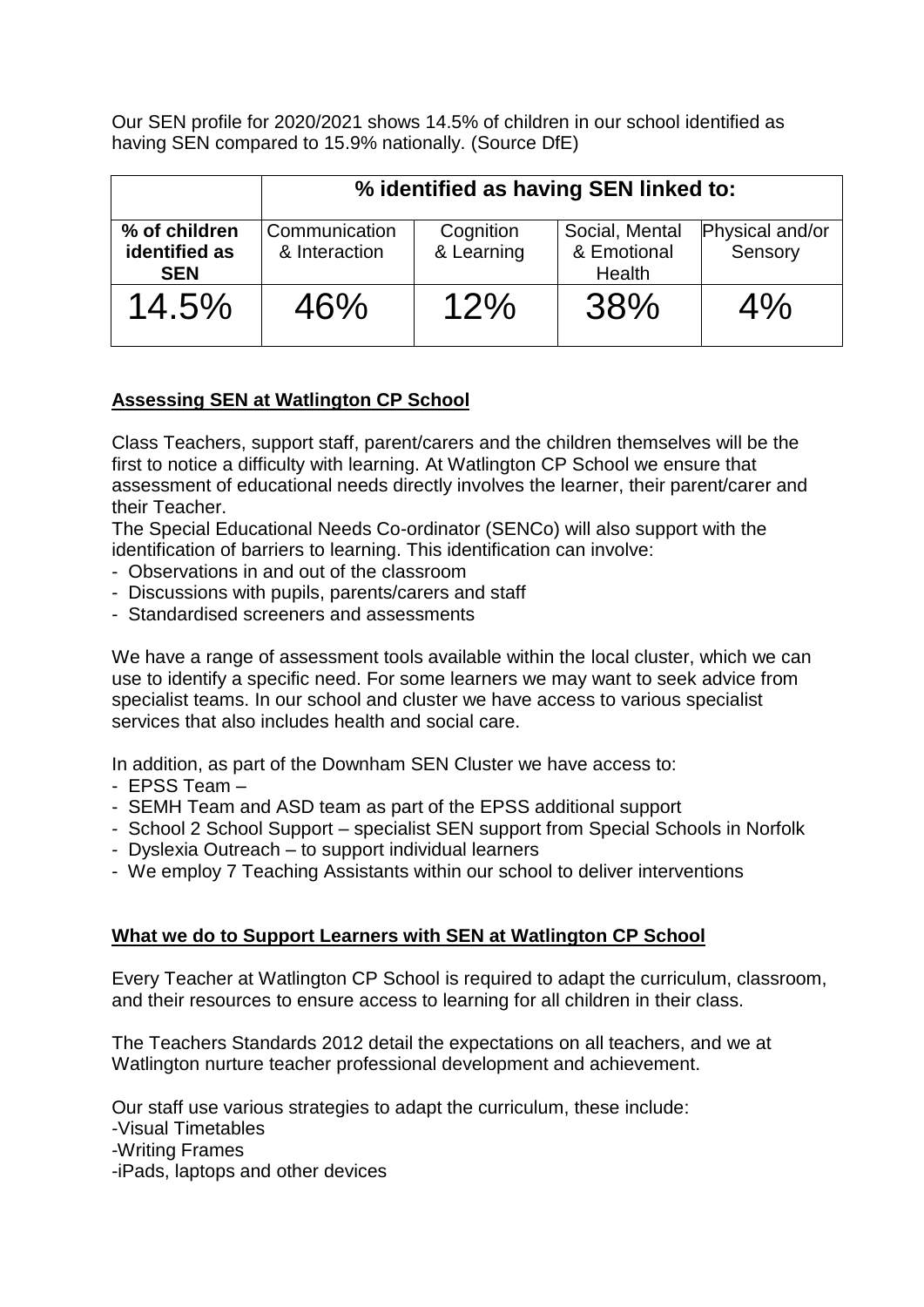-Peer support -School wide 'positive behaviour reward system' -Use of reading overlays -Social Stories

Each learner identified as having SEN, is entitled to support that is 'additional to or different from' a normal differentiated curriculum. The type of bespoke support is dependent on the individual learning needs, and is intended to enable access to learning and overcome the barrier to learning that has been identified.

This support is described on a Provision Map, which although does not detail the individual learners name, describes the interventions and actions that we undertake at Watlington CP School to support learners with SEN across year groups. We modify the Provision Map regularly, and it changes every year, as our learners and their needs change.

We share our Provision Map with our colleagues at school and within our cluster so we can learn from each other and demonstrate what we offer for learners with SEN. We are also able to promote consistent practice across all the schools in our cluster ensuring equality of opportunity.

Assessment and planning for SEN learners is supported with the Norfolk Assessment Pathway. This enables small steps of progress to be tracked and next steps planned for so that SEN pupils make good progress, holistically, from their starting points.

In addition to this; pupils on the SEN register will all have an IEP (Individual Education Plan) where targets are set and reviewed at 3 points throughout the year – once a full term. The targets set are specific to the needs of the individual pupil and will aim to move the children on in their next stage in learning. Parental involvement is required when setting the targets and reviewing the successes and challenges for the child that parents/carers identify. Pupil voice is also included when creating the IEP to ensure all parties are involved and are working together. Creating a co-produced IEP document ensures home and school are working together to meet the needs of the child and the child is involved in their own learning journey.

## **Funding for SEN**

Watlington CP School receives funding directly from the Local Authority to support the needs of learners with SEN.

Schools who have children with EHCPs or a high need of SEN (usually before an EHCP is approved) apply to the Virtual School for SEN for "top up funding". At the time of writing this document the amount for EHCPs and High Need SEN has not been clarified and is dependent on a case by case assessment of the level of need.

## **How do we find out if this Support is Effective?**

Monitoring progress is an integral part of teaching and leadership within Watlington CP School Parents/Carers, pupils and staff are involved in reviewing the impact of interventions for learners with SEN.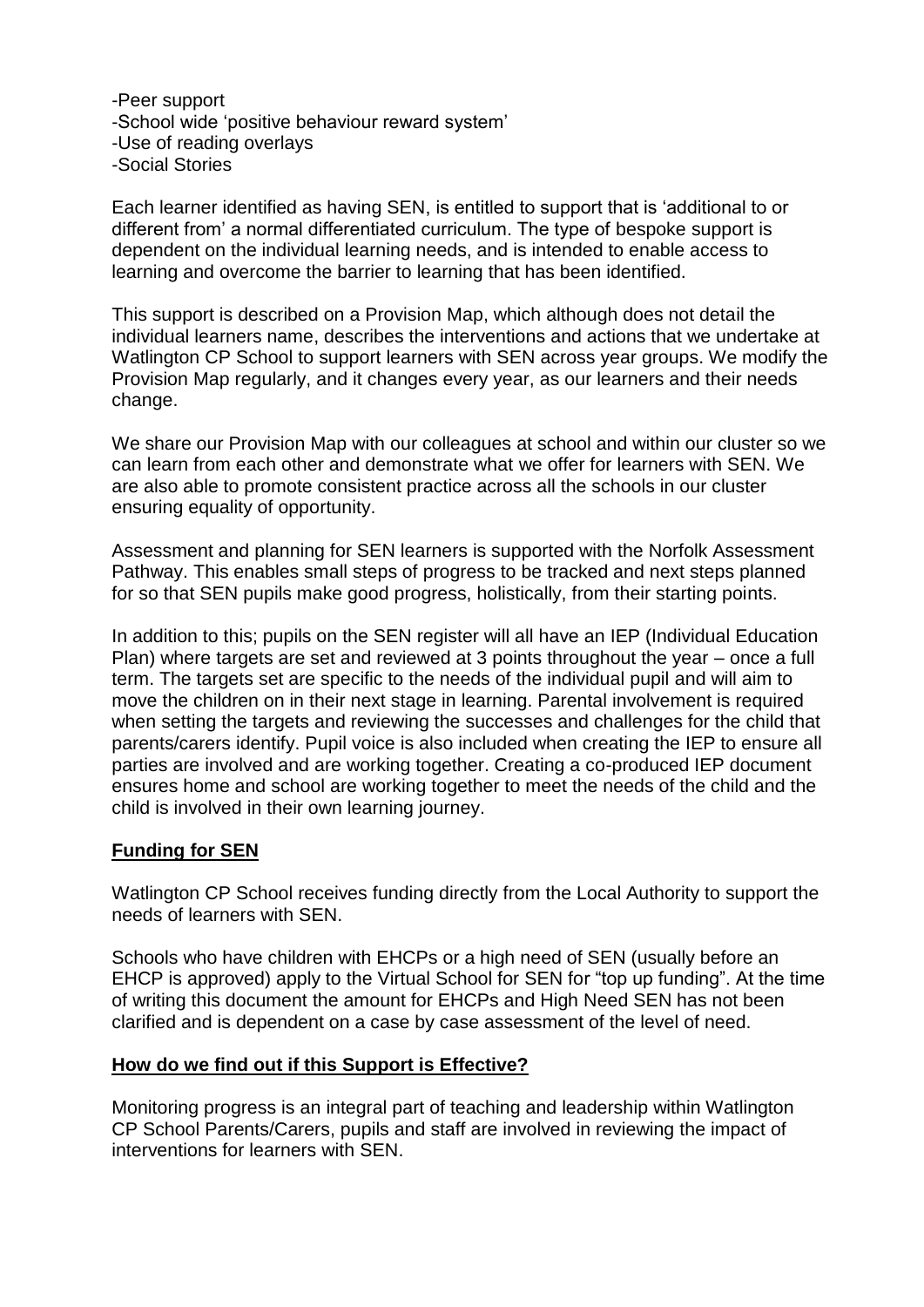We follow the Graduated Approach: 'Assess, Plan, Do and Review' model and ensure that Parents/Carers and learners are involved in each step.

Before any additional provision is selected to help a pupil, the SENCO, Teacher and Parent/Carer agree what they expect to be 'different' following this intervention. A baseline will be recorded, which can be used to compare the impact of the provision.



The reviewing step will be built into the intervention itself, and it will also be a formal meeting held at least once a term, where we discuss 'progress and next steps' for the learner. This discussion has student voice, parent voice and teacher voice included, and is using the IEP (Individual Education Plan) that has been developed school wide.

If a learner has an Education Health and Care Plan (EHC Plan), the same termly review conversations take place, but the EHC plan will also be formally reviewed at least annually.

The SENDCO collates the impact data of interventions, to ensure that we are only using interventions that are successful for our learners.

Progress data of all learners is collated by the whole school and monitored by Teachers, Senior Leaders and Governors. Our school data is also monitored by the Local Authority and Ofsted.

## **Other Opportunities for Learning**

All learners should have the same opportunity to access extra-curricular activities. At Watlington CP School we are offering a range of additional clubs and activities. We are committed to making reasonable adjustments to ensure participation for all. These extra-curricular activities can be found in school newsletters.

All staff at Watlington have regular training on the Equality Act 2010 as part of on-going essential staff training. This legislation places specific duties on schools, settings and providers including the duty not to discriminate, harass or victimise a child or adult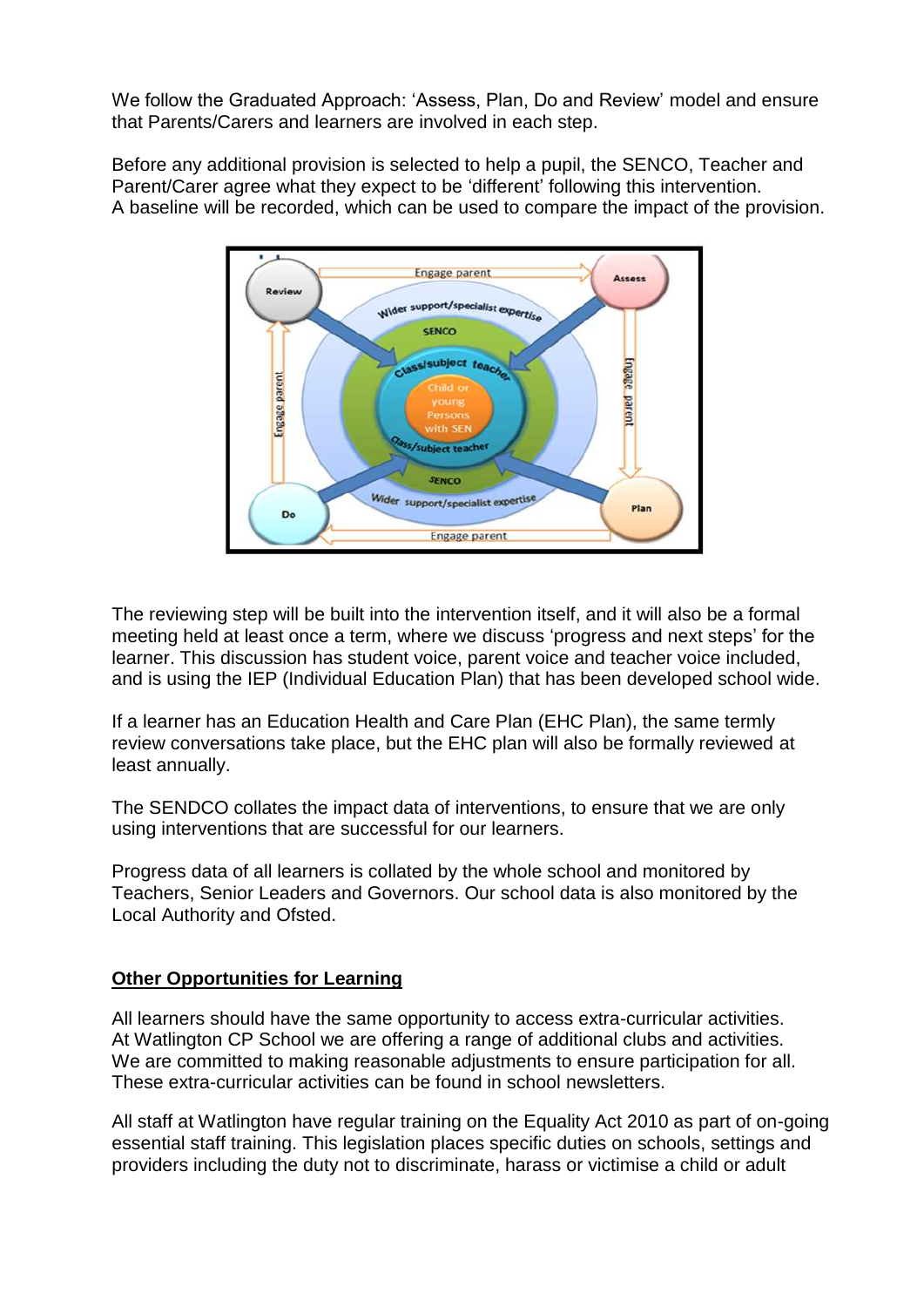linked to a protected characteristic defined in the Equality Act and to make 'reasonable adiustments.'

The Equality Act 2010 definition of disability is:

*"A person has a disability for the purposes of this Act if (s)he has a physical or mental impairment which has a substantial and long term adverse effect on his ability to carry out normal day-to-day activities."* 

 Section 1 (1) Disability Discrimination Act 1995 This definition of disability in the Equality Act includes children with long term health conditions such as Asthma, Diabetes, Epilepsy and Cancer. Children and young people with such conditions do not necessarily have SEN, but there is a significant overlap between disabled children and young people and those with SEN. Children and young people may therefore be covered by both SEN and the disability legislation.

## **Preparing for the Next Step**

Transition is part of life for all learners. This can be transition to a new class in school, having a new teacher, or moving on to a new school. Watlington CP School is committed to working in partnership with children, families and other providers to ensure positive transitions occur.

Planning for transition is a part of our provision for all learners, including those with SEN. Moving classes will be discussed with you and your child during the summer term. Transition to secondary schools will be discussed late in Year 5 or early in Year 6, to ensure time for planning and preparation.

## **Have Your Say**

Watlington CP School is always open to feedback. Together we can shape and develop provision for all of our learners ensuring achievement for all. This SEN report declares our annual offer to learners with SEN which is reviewed annually. To be effective it needs the views of all parents/carers, learners, governors and staff.

We welcome your involvement in our annual process to 'assess, plan, do and review' our provision for SEN learners.

## **Useful Links**

[www.norfolk.gov.uk/SEN](http://www.norfolk.gov.uk/SEN)

[www.dfe.gov.uk](http://www.dfe.gov.uk/)

[http://www.norfolksendpartnershipiass.org.uk](http://www.norfolksendpartnershipiass.org.uk/)

The Special Educational Needs and Disability Code of Practice: 0-25 years